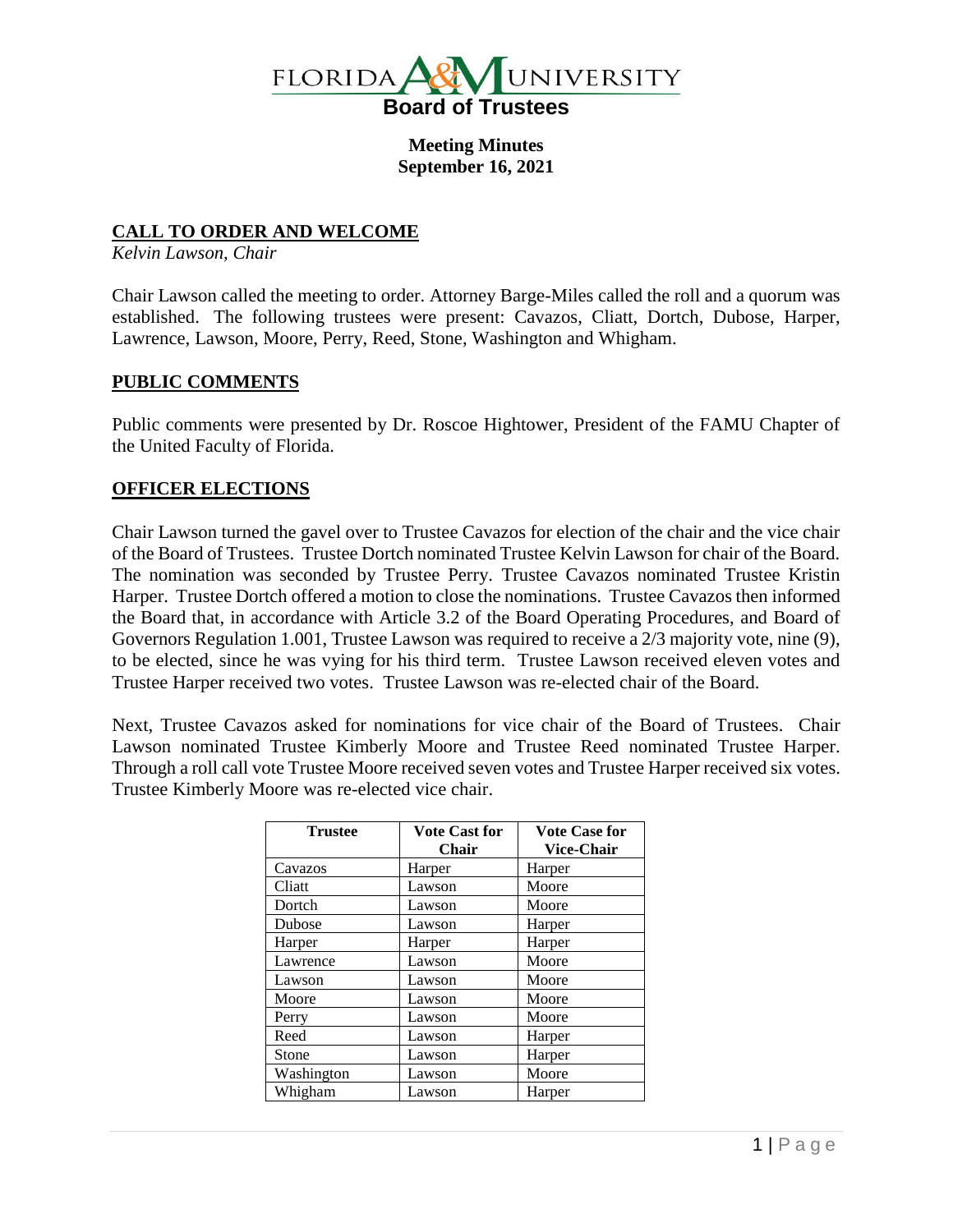

Chair Lawson took a moment of personal privilege to recognize FAMU Alumni President Greg Clark for a presentation. President Clark then presented the FAMU National Alumni Association's Community Service Award to Trustee David Lawrence. Trustee Lawrence accepted the award and indicated that it was a privilege to serve.

# **PRESIDENT'S REPORT**

#### *Dr. Larry Robinson, President*

Chair Lawson recognized President Robinson for his report. President Robinson's report highlighted several university achievements, including:

- For the second straight year, FAMU was named the Highest Ranked Public HBCU by U.S. News & World Report, National Public Universities.
- In that same ranking, the University moved up 13 spaces, from 117 to 104 in the U.S. News and Work Report Top National University ranking.
- The University moved up seven spots, to 13th on the Social Mobility Index. President Robinson said this is a testament to the institution's ability to transform the lives and altar the academic trajectory of its students.

President Robinson introduced the University's "March to the Top 100", which was also shared at his University-wide Leadership Retreat. The march will focus on metrics for success including: retention and graduation rates, faculty resources, expert peer opinion, financial resources, student excellence, and alumni giving. He said the University's goal is to achieve success on the rankings, but also with its peers in the State University System.

President Robinson stated that student success is the University's number one priority. The average grade point average (GPA) of admitted students was 3.83 in Fall 2021, compared to 3.74 in Fall 2020. He then highlighted the accomplishments of several FAMU students and faculty.

He also shared that he attended the inauguration of Student Government Association President/Trustee Carrington Whigham. She is a second generation SGA president, as her father was also SGA president when he attended FAMU. Mr. Marcus Thomas serves as student body vice president.

President Robinson proudly stated that the Division of Research has garnered a record \$66 million in research dollars, almost 10% higher than last year.

Further, in his "points of Pride", President Robinson highlighted the following:

- FAMU is one of five HBCUs to collaborate with Bristol Myers Squibb in a five-year multimillion dollar strategic alliance to reach talented undergraduate.
- FAMU Developmental Research School is experiencing record enrollment in over a decade. There are 273 students enrolled in the elementary school and 354 in the secondary school.
- The student publication "Journey Magazine" won five awards and took first place for the best website.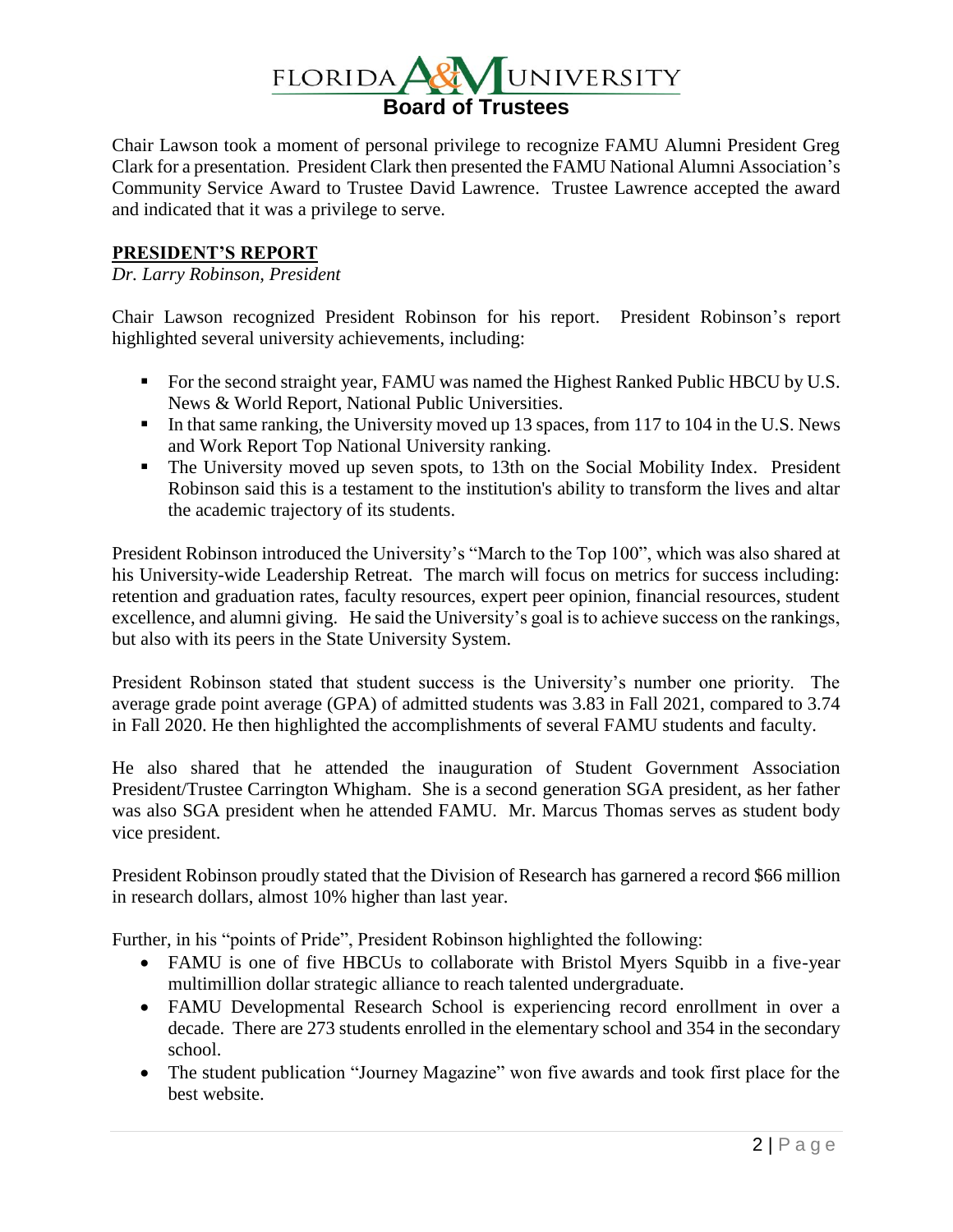

- FAMU received \$1.2 million from NASA to recruit more African American students to pursue careers in aerospace engineering.
- Fulbright notified FAMU that it is an HBCU institutional leader.

President Robinson closed his report by giving kudos for the Strategic Planning process. He acknowledged the success FAMU is experiencing and said that this success is built upon the foundation of the past 133 years.

# **COVID-19 UPDATE:**

Rica Calhoun, chief compliance and ethics officer, reported that more than 70% of the University's residential students are fully vaccinated. She also said that mobile vaccination units were available during student move-in. The University is providing approximately 75 vaccines per day. The testing site has experienced a decrease with the positivity rate dropping to 6.3% for the rapid test and 3.6% for the PCR test. PPE and safety measures such as plexiglass shields are still available. Signage throughout the campus has been updated to reflect changing guidance.

# **STUDENT GOVERNMENT ASSOCIATION (SGA) REPORT**

Trustee and Student Government Association (SGA) president Carrington Whigham provided her report. She stated that the SGA had a very successful "Welcome Week." She said that the University provided an additional \$5,000 to student's accounts to alleviate their balances. The SGA also has an initiative to promote school spirit by ensuring that there are student buses for away football games. She highlighted that while in Miami for the Orange Blossom Classic, the students made recruitment visits to six schools.

The FAMU SGA will host the Florida Student Association's "Rally in Tally", October 13-16, 2021 at FAMU. The Association is made up of the SGA presidents from the State University System.

The SGA initiated the "Call the Shots" campaign, which is providing vaccination information to students.

# **FACULTY SENATE REPORT**

Chair Lawson recognized Trustee Cavazos for the Faculty Senate report. She said that the new Faculty Senators will be sworn-in September 21, 2021. Trustee Cavazos shared that Ms. Nicole Jefferson was selected as Advisor of the Year. The Teacher of the Year is Dr. Mohammed, an associate professor of Anthropology. Professor Kenneth Jones, from the School of Journalism and Graphic Communication, was selected as the Advanced Teacher of the Year. The Junior Faculty Teaching Innovation Award was given to Dr. Maim Dulebenets, from the FAMU-FSU College of Engineering. College of Law Professor Jennifer Smith was selected by the National Conference of Bar Examinations to work with a team that develops content for the examination.

In closing, Trustee Cavazos stated that the faculty embraces the University's vision of "Marching to the Top 100."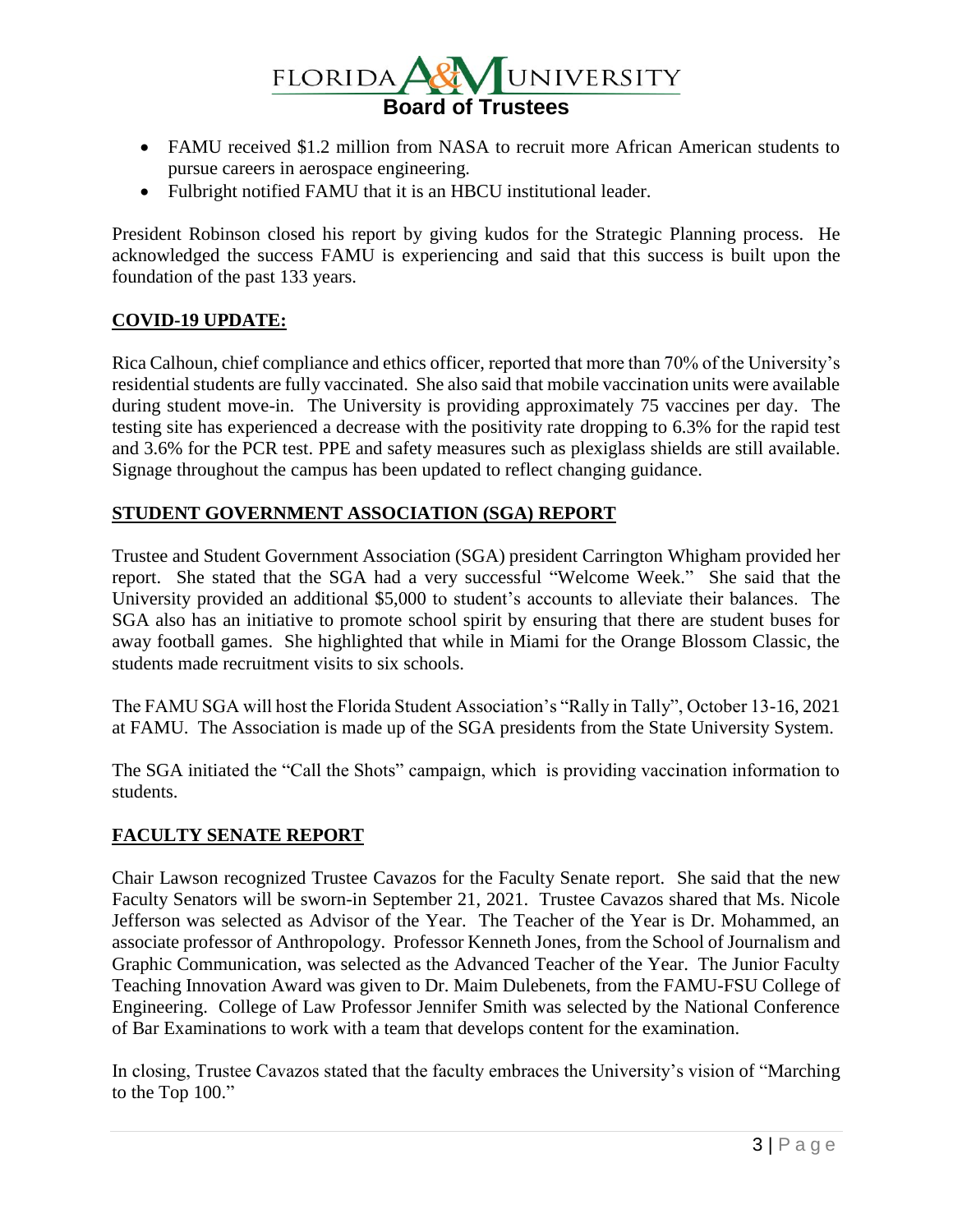

# **STANDING COMMITTEE REPORTS**

#### **Academic and Student Affairs Committee**

*Trustee Nicole Washington, Chair*

Trustee Washington reported that the Committee recommended approval of the Textbook Affordability Annual Report, a request for leave of absence without pay, implementation of the Career Center dashboard and amendments to Regulations 2.012 and 2.013. They also heard updates on enrollment, housing, financial aid, hazing, program prioritization and instructional modalities.

#### **Audit and Compliance Committee**

*Trustee Craig Reed, Chair*

Chair Lawson recognized Trustee Reed for the Audit and Compliance Committee report. Trustee Reed shared that the Committee approved the Compliance and Ethics Annual Report and the Compliance and Ethics Program Plan. The plan will capitalize on recommendations from the external report, to drive the compliance and ethics program and initiatives forward for the next 3-5 years.

He shared that they reviewed the Audit and Compliance Committee Action Plan and they heard the Compliance and Ethics Office update, including implementation of the foreign influence screening program and the compliance and ethics culture survey.

Finally, the Division of Audit presented its annual report highlighting the past fiscal year accomplishments and plans to implement Enterprise Risk Management this fiscal year.

#### **Budget, Finance and Facilities Committee**

*Trustee Kimberly Moore, Chair*

Trustee Moore shared that the Committee recommended approval of the Benefits and Leave policy, university-wide agreements, the 2022 University Carry Forward Spending Plan and the Fixed Outlay Budget. Based on Committee's discussions, there are followups regarding: developing an engagement plan with strategies related to increasing MWBE participation; request the General Counsel's Office to provide guidance regarding the Florida Statute that prohibits the mandatory MWBE participation; updates to the University Master Plan as an information item for future Committee meetings; and ensure clear directions are given to the consultants conducting the comprehensive compensation study.

#### **Direct Support Organizations Committee**

*Trustee Kristin Harper, Committee Member*

Trustee Harper reported that the Committee recommended approval of the following items:

- Donation-Based Naming of the HCA Florida Healthcare Simulation Laboratory
- Two Members of the FAMU Foundation Board of Directors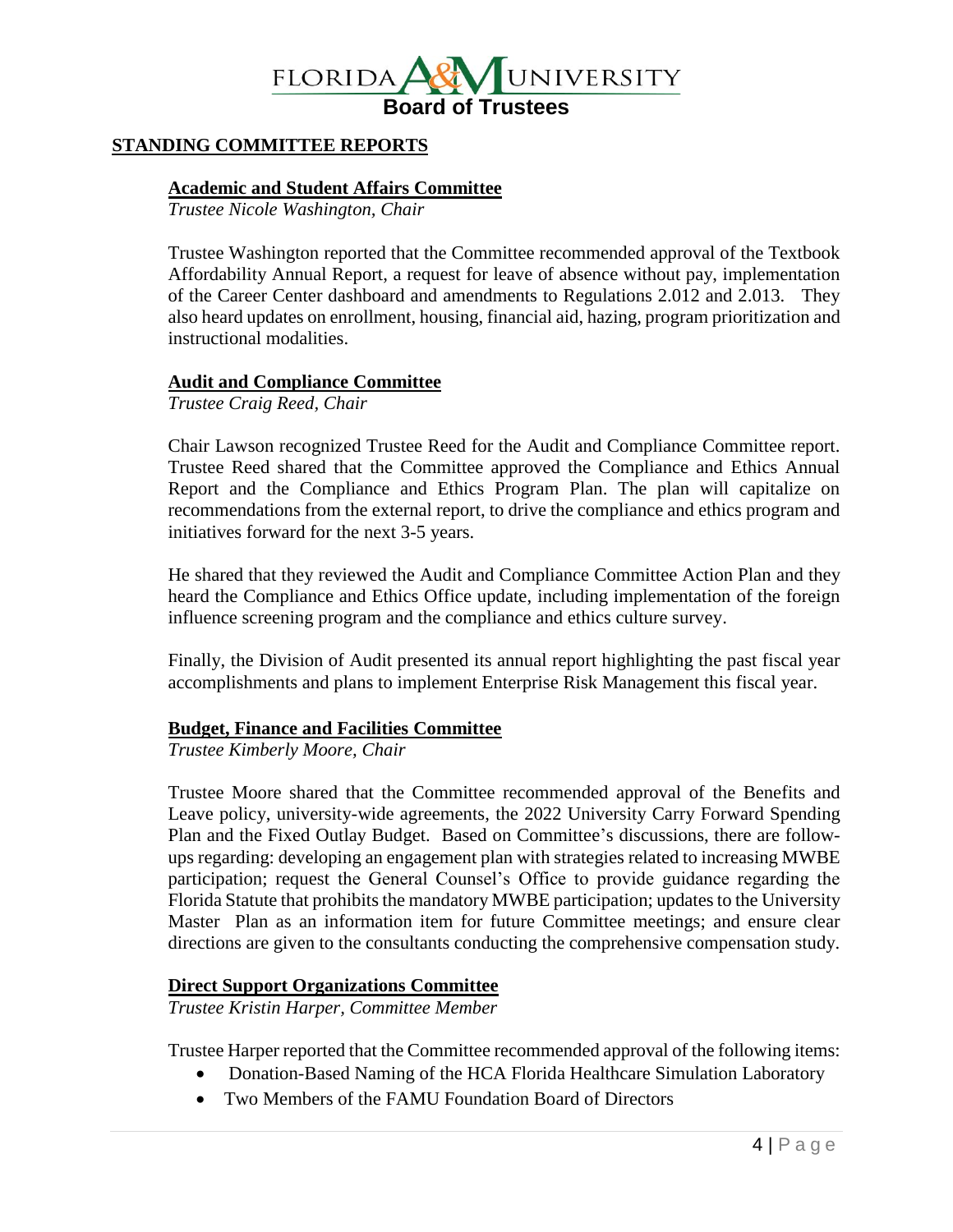

The Committee received updates on divisional activities. FY 2020-2021 Fundraising Progress as of June 30, 2021 was over \$13.M | \$11M was cash, which is the most ever raised.

Committee members provided comments and suggestions that included enhancing the staffing infrastructure; increasing alumni giving; and utilizing the Board more for fundraising. Updates were provided on the FAMU Foundation, FAMU National Alumni Association, and the FAMU Rattler Boosters.

#### **Governance**

*Trustee Kimberly Moore, Committee Member*

Trustee Moore reported that the Governance Committee recommended approval of: President Robinson's 2021-2022 annual goals, a contract extension for President Robinson from January 1, 2022 – December 31, 2022 and the University's annual Equity Report.

The Committee also reviewed its 2021-2022 Action Plan.

# **Special Committee on Athletics**

*Kelvin Lawson, Chair*

Chair Lawson shared that VP Gosha gave an overview of the FY21 budget for the Athletics Department, with a projected balanced budget. The fundraising efforts raised \$500,000 for the Rattler Athletic Fund. These funds help cover the apparel costs for the Marching 100, summer school expenses and athletic facility upgrades.

Chair Lawson reported that Rattler Sports Network (RSN) enables Florida A&M Athletics to control the narrative and stream the radio broadcasts to fans. RSN's FAMU Coach's Show partnered with Hyatt House and will air for 20 weeks, highlighting all coaches.

Next, VP Gosha discussed the first football game and projected improvements for the fan experience.

# **Special Committee on the College of Law**

*Trustee Belvin Perry, Chair*

Trustee Perry reported that the Special Committee on the College of Law heard an update regarding the Licensure Passage Rate Improvement Plan. Dean Keller also shared that law students had an increased number of internships during the summer. she indicated that because FAMU increased the number of retention scholarships for second-year students, the College saw a sharp drop in students transferring from the College. In closing, Dean Keller stated that she would share the Bar examination results with the Board after their release that following Monday.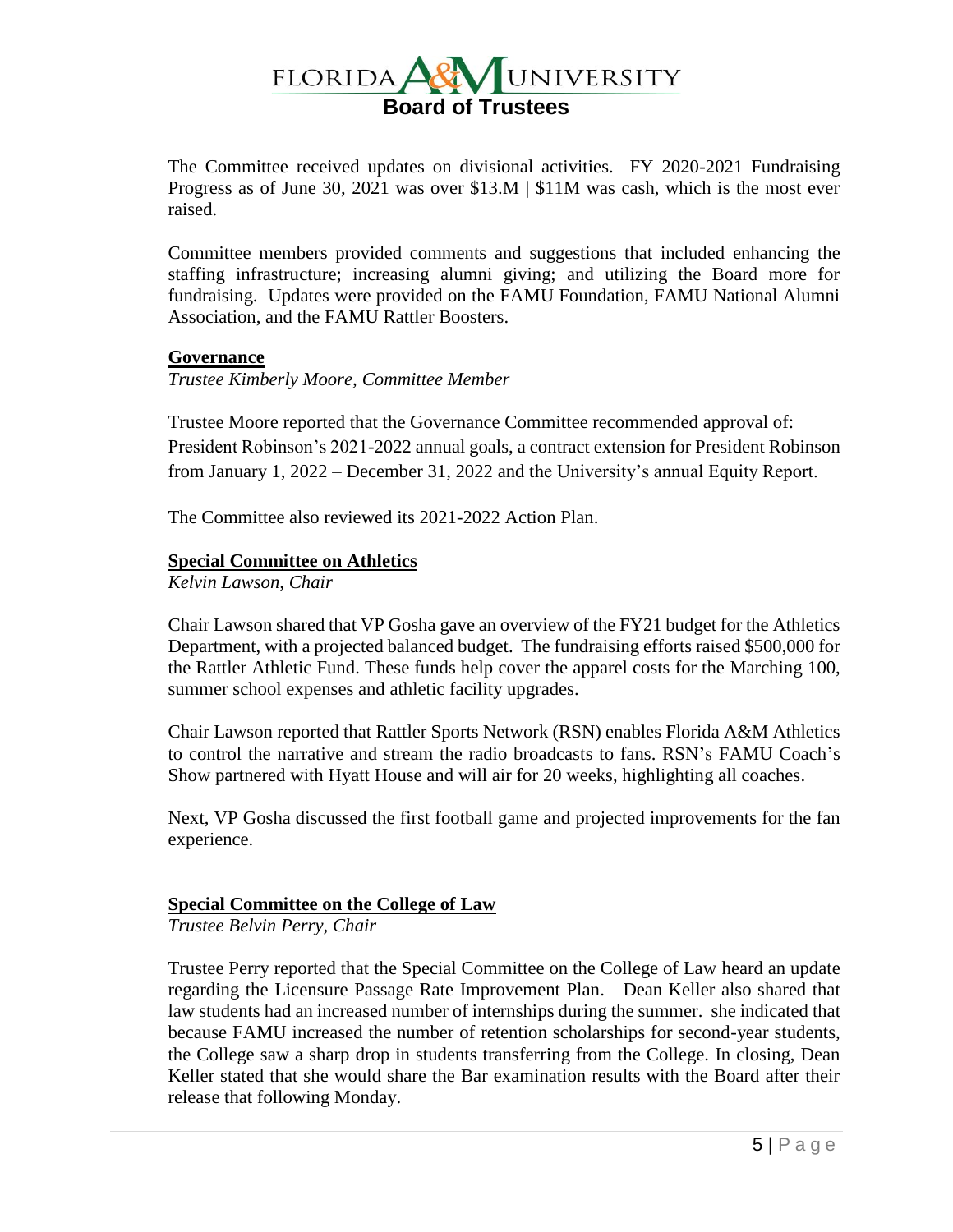

#### **Strategic Planning/Performance Measures Committee**

*Trustee Kristin Harper, Chair*

Trustee Harper stated that the new strategic planning process is underway for the 2022- 2027 strategic plan. She said that the new strategic plan will guide the University as it enhances student success, meets state performance based funding metrics and fulfills FAMU's mission and its ascension into the top 100 list of National Public Universities.

The strategic planning timeline is divided into phases. Phase one was completed with the establishment of five subcommittees. The work of the subcommittees will include preliminary findings, conclusions, and recommendations to help the strategic planning committee answer other questions. She said that a critical component of this planning process is direct input from various constituents, including but not limited to faculty, students, the Board of Governors, the chancellor, and state legislators.

She reported that the Strategic Planning Committee deployed a survey to collect feedback on current issues and concerns. That survey will close on September 19, 2021.

#### **CONSENT AGENDA**

Chair Lawson reviewed the Consent Agenda. He shared that approval of the naming of the School of Allied Health Science's Florida Healthcare Simulation Laboratory was removed from the Consent Agenda and would be voted upon separately. Trustee Moore moved approval of the Consent Agenda. The motion was seconded by Trustee Dubose and the motion carried unanimously.

Next, Chair Lawson asked for a motion to approve the naming of the Florida Healthcare Simulation Laboratory. The motion was offered by Trustee Moore. Trustee Dubose provided a second and it carried with a unanimous vote.

The consent agenda included the following items:

#### **Board of Trustees (BT)**

| BT1             | June 3, 2021           |
|-----------------|------------------------|
| BT <sub>2</sub> | August 5, 2021         |
| BT3             | <b>August 26, 2021</b> |

# **Academic and Student Affairs Committee (ASA)**

- ASA1 Textbook Affordability
- ASA2 Leave Without Pay Professor Nandi Riley
- ASA3 Implementation of Career Center Dashboard
- ASA4 Regulation 2.012 Student Code of Conduct
- ASA5 Regulation 2.013 Due Process, Other Rights and Responsibilities